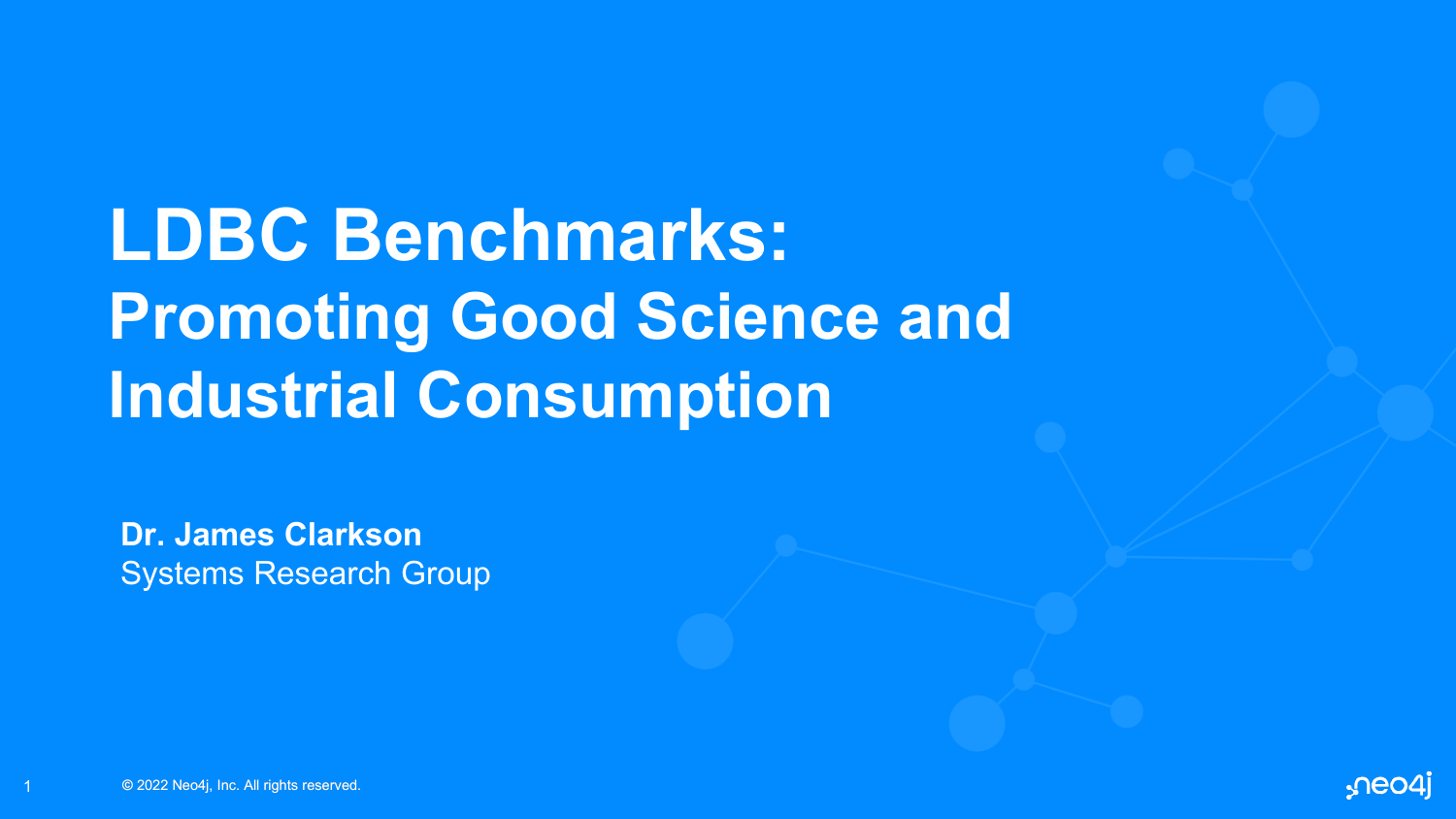### **LDBC Industry Issues**

- What we have noticed over the last year is that:
	- it is very difficult to verify correctness
	- it is very difficult to reproduce experiments
	- it takes a lot of effort to optimize
	- vanilla implementations are not optimal
- Which means that:
	- an increasing number of spurious claims are appearing
	- comparisons are problematic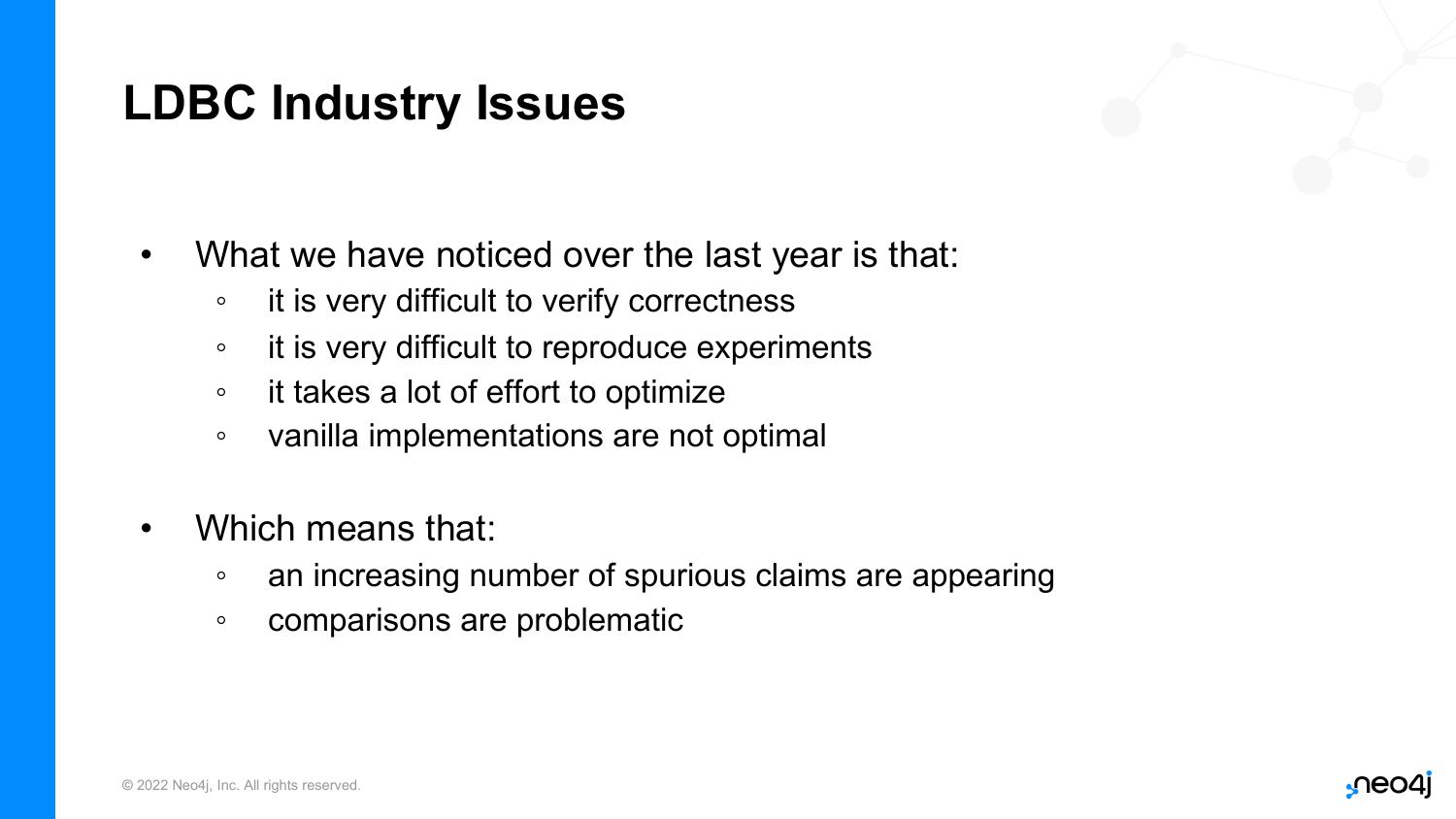## **LDBC: A Marque of Prestige**

#### SOCIAL NETWORK BENCHMARK INTERACTIVE AUDITED RESULTS

| <b>SF</b> | Throughput<br>(ops/sec) | Cost      | Software            | Hardware                                                                        | Test<br>Sponsor | Date       | <b>SNB</b><br>Version | Full<br><b>Disclosure</b><br>Report |
|-----------|-------------------------|-----------|---------------------|---------------------------------------------------------------------------------|-----------------|------------|-----------------------|-------------------------------------|
| 30        | 9,285.86                | \$263,282 | Galaxybase<br>3.3.0 | AWS r5d.12xlarge instance, 48*Intel Xeon<br>Platinum 8259CL @ 2.5GHz, 372GB RAM | CreateLink      | 2022/05/16 | v0.3.3                | Full<br><b>Disclosure</b><br>Report |
| 100       | 8,501.21                | \$263,282 | Galaxybase<br>3.3.0 | AWS r5d.12xlarge instance, 48*Intel Xeon<br>Platinum 8259CL @ 2.5GHz, 372GB RAM | CreateLink      | 2022/05/16 | V0.3.3                | Full<br><b>Disclosure</b><br>Report |
| 300       | 8.370.52                | \$263,282 | Galaxybase<br>3.3.0 | AWS r5d.12xlarge instance, 48*Intel Xeon<br>Platinum 8259CL @ 2.5GHz, 372GB RAM | CreateLink      | 2022/05/16 | v0.3.3                | Full<br><b>Disclosure</b><br>Report |
| 30        | 5,436.47                | \$280,650 | TuGraph<br>1.10     | AWS r5d.12xlarge instance, 48*Intel Xeon<br>Platinum 8175M @ 2.5GHz, 374GB RAM  | <b>FMA</b>      | 2020/07/26 | v0.3.2                | Full<br><b>Disclosure</b><br>Report |
| 100       | 5.010.77                | \$280,650 | TuGraph<br>1.10     | AWS r5d.12xlarge instance, 48*Intel Xeon<br>Platinum 8175M @ 2.5GHz, 374GB RAM  | <b>FMA</b>      | 2020/07/26 | v0.3.2                | Full<br><b>Disclosure</b><br>Report |
| 300       | 4,855.52                | \$280,650 | TuGraph<br>1.10     | AWS r5d.12xlarge instance, 48*Intel Xeon<br>Platinum 8175M @ 2.5GHz, 374GB RAM  | <b>FMA</b>      | 2020/07/26 | v0.3.2                | Full<br><b>Disclosure</b><br>Report |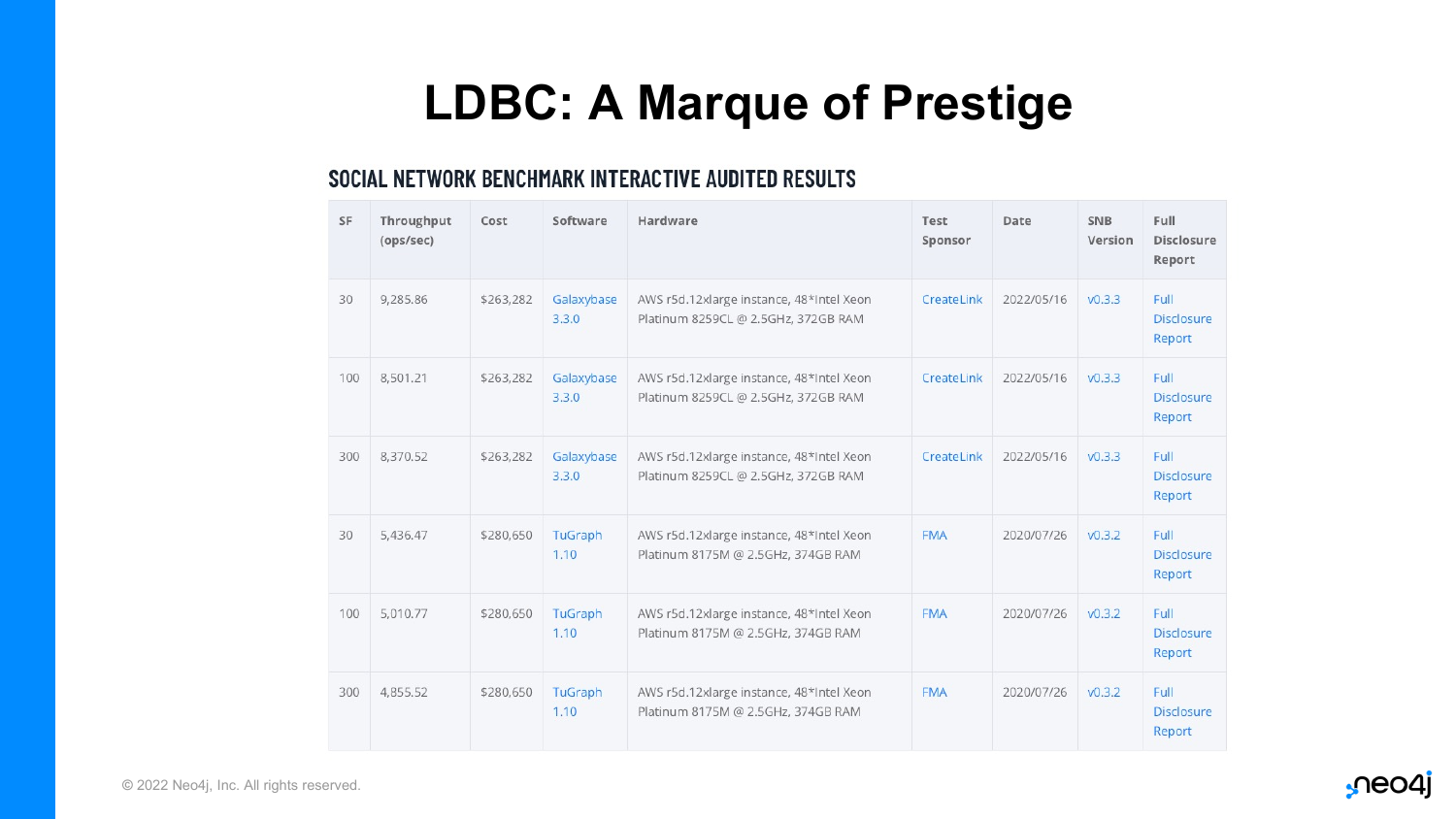### **What Happens If We Do Good Science?**

- Recent example of a high-profile Product Manager
	- Trusted "LDBC Branded Work"
	- Included claims that didn't hold up in his keynote
	- Consequently, ruined our community standing
- Or a University using LDBC branded reports
	- To teach undergraduates about academic malpractice
- Are these examples avoidable?
	- Diminishes LDBC standing in community
	- Undermines the legitimacy of the LDBC brand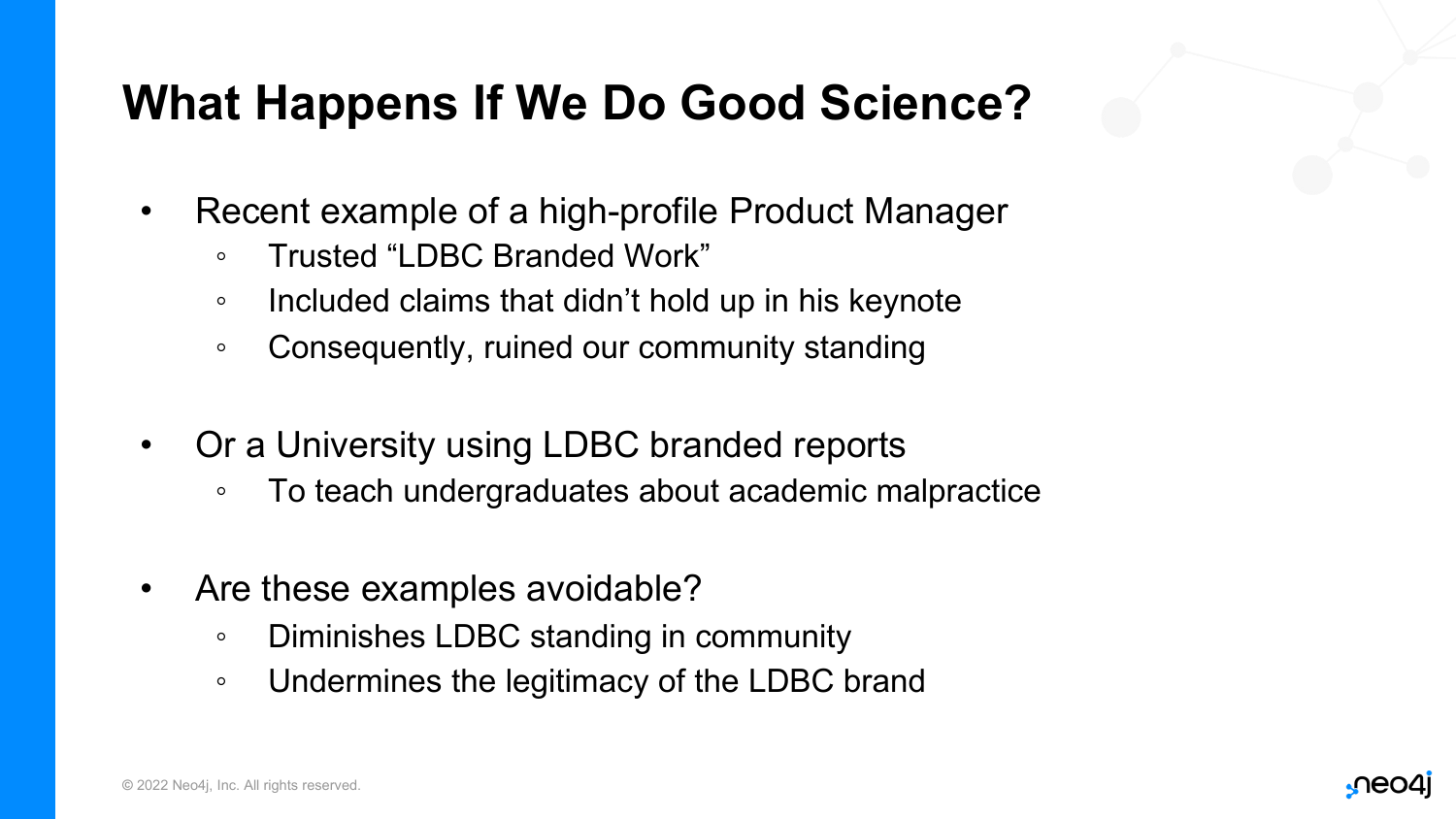#### **Opportunities To Improve**